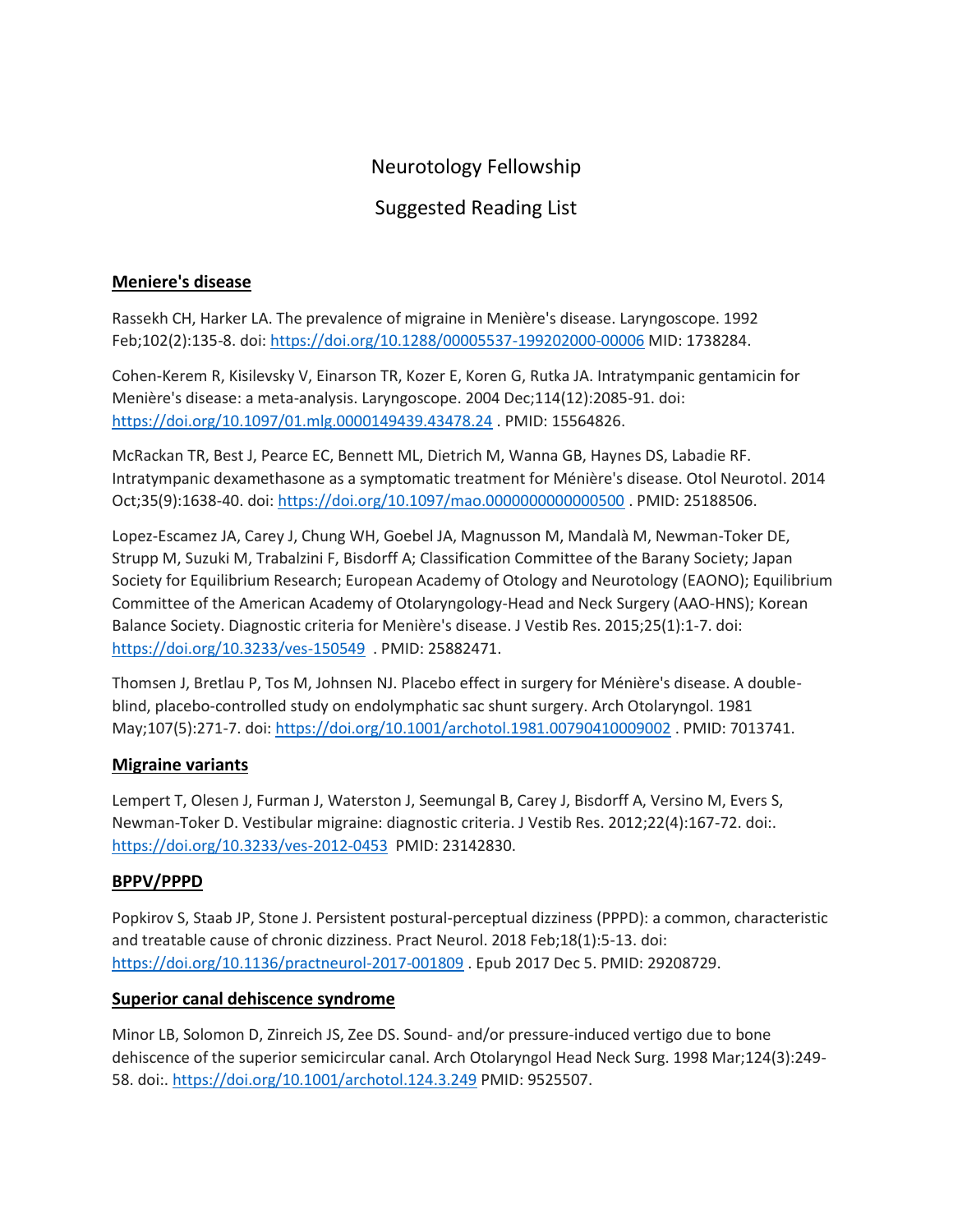Ward BK, Carey JP, Minor LB. Superior Canal Dehiscence Syndrome: Lessons from the First 20 Years. Front Neurol. 2017 Apr 28;8:177. [doi: 10.3389/fneur.2017.00177.](https://www.frontiersin.org/articles/10.3389/fneur.2017.00177/full) PMID: 28503164; PMCID: PMC5408023.

#### **Vestibular testing**

Baloh RW, Honrubia V. Clinical neurophysiology of the vestibular system. Contemp Neurol Ser. 1979;18:1-21. PMID: 378525. <https://pubmed.ncbi.nlm.nih.gov/378525/>

Colebatch JG, Halmagyi GM, Skuse NF. Myogenic potentials generated by a click-evoked vestibulocollic reflex. J Neurol Neurosurg Psychiatry. 1994 Feb;57(2):190-7. doi: <https://doi.org/10.1136/jnnp.57.2.190> . PMID: 8126503; PMCID: PMC1072448.

Halmagyi GM, Chen L, MacDougall HG, Weber KP, McGarvie LA, Curthoys IS. The Video Head Impulse Test. Front Neurol. 2017 Jun 9;8:258. doi: <https://doi.org/10.3389/fneur.2017.00258> . PMID: 28649224; PMCID: PMC5465266.

### **Pediatric hearing loss**

Kenna MA. Acquired Hearing Loss in Children. Otolaryngol Clin North Am. 2015 Dec;48(6):933-53. doi:. <https://doi.org/10.1016/j.otc.2015.07.011>Epub 2015 Oct 6. PMID: 26452421.

Jackler RK, Luxford WM, House WF. Congenital malformations of the inner ear: a classification based on embryogenesis. Laryngoscope. 1987 Mar;97(3 Pt 2 Suppl 40):2-14. doi: <https://doi.org/10.1002/lary.5540971301> . PMID: 3821363.

Jahrsdoerfer RA, Yeakley JW, Aguilar EA, Cole RR, Gray LC. Grading system for the selection of patients with congenital aural atresia. Am J Otol. 1992 Jan;13(1):6-12. PMID: 1598988. <https://pubmed.ncbi.nlm.nih.gov/1598988/>

Goderis J, De Leenheer E, Smets K, Van Hoecke H, Keymeulen A, Dhooge I. Hearing loss and congenital CMV infection: a systematic review. Pediatrics. 2014 Nov;134(5):972-82. doi: <https://doi.org/10.1542/peds.2014-1173> . PMID: 25349318.

#### **Adult hearing loss**

Liberman MC, Kujawa SG. Cochlear synaptopathy in acquired sensorineural hearing loss: Manifestations and mechanisms. Hear Res. 2017 Jun;349:138-147. doi: <https://doi.org/10.1016/j.heares.2017.01.003> . Epub 2017 Jan 10. PMID: 28087419; PMCID: PMC5438769.

Wilson WR, Byl FM, Laird N. The efficacy of steroids in the treatment of idiopathic sudden hearing loss. A double-blind clinical study. Arch Otolaryngol. 1980 Dec;106(12):772-6. doi: <https://doi.org/10.1001/archotol.1980.00790360050013> . PMID: 7002129.

Rauch SD, Halpin CF, Antonelli PJ, Babu S, Carey JP, Gantz BJ, Goebel JA, Hammerschlag PE, Harris JP, Isaacson B, Lee D, Linstrom CJ, Parnes LS, Shi H, Slattery WH, Telian SA, Vrabec JT, Reda DJ. Oral vs intratympanic corticosteroid therapy for idiopathic sudden sensorineural hearing loss: a randomized trial. JAMA. 2011 May 25;305(20):2071-9. doi: <https://doi.org/10.1001/jama.2011.679> . PMID: 21610239.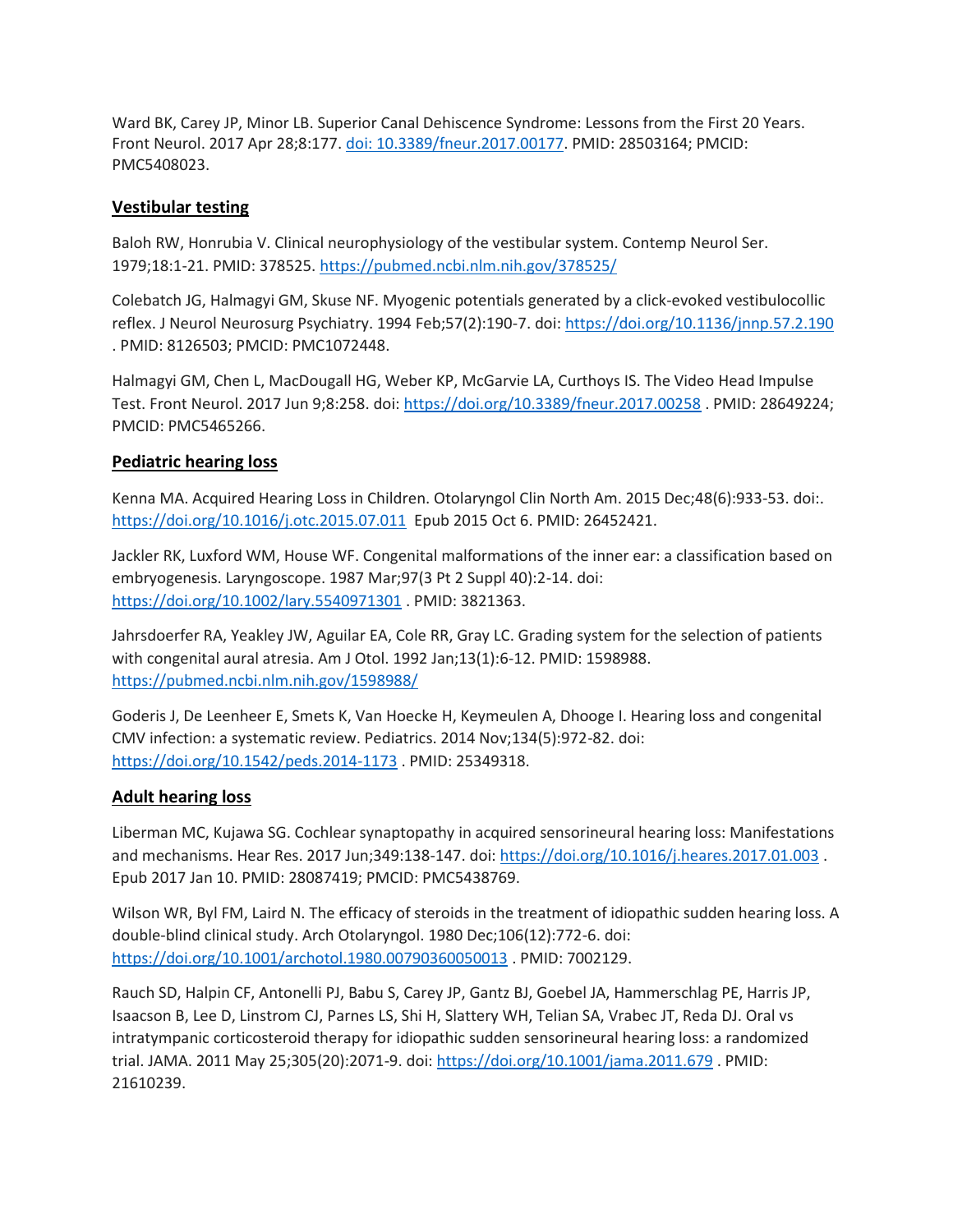Deal JA, Betz J, Yaffe K, Harris T, Purchase-Helzner E, Satterfield S, Pratt S, Govil N, Simonsick EM, Lin FR; Health ABC Study Group. Hearing Impairment and Incident Dementia and Cognitive Decline in Older Adults: The Health ABC Study. J Gerontol A Biol Sci Med Sci. 2017 May 1;72(5):703-709. [doi:](https://academic.oup.com/biomedgerontology/article/72/5/703/2629988)  [10.1093/gerona/glw069.](https://academic.oup.com/biomedgerontology/article/72/5/703/2629988) PMID: 27071780; PMCID: PMC5964742.

### **Genetic hearing loss**

Shearer AE, Hildebrand MS, Smith RJH. Hereditary Hearing Loss and Deafness Overview. 1999 Feb 14 [updated 2017 Jul 27]. In: Adam MP, Ardinger HH, Pagon RA, Wallace SE, Bean LJH, Mirzaa G, Amemiya A, editors. GeneReviews® [Internet]. Seattle (WA): University of Washington, Seattle; 1993–2021. PMID: 20301607.<https://pubmed.ncbi.nlm.nih.gov/20301607/>

## **Ototoxicity**

Brock PR, Maibach R, Childs M, Rajput K, Roebuck D, Sullivan MJ, Laithier V, Ronghe M, Dall'Igna P, Hiyama E, Brichard B, Skeen J, Mateos ME, Capra M, Rangaswami AA, Ansari M, Rechnitzer C, Veal GJ, Covezzoli A, Brugières L, Perilongo G, Czauderna P, Morland B, Neuwelt EA. Sodium Thiosulfate for Protection from Cisplatin-Induced Hearing Loss. N Engl J Med. 2018 Jun 21;378(25):2376-2385. doi: <https://doi.org/10.1056/nejmoa1801109> . PMID: 29924955; PMCID: PMC6117111.

#### **Tinnitus**

Sismanis A. Pulsatile tinnitus: contemporary assessment and management. Curr Opin Otolaryngol Head Neck Surg. 2011 Oct;19(5):348-57. [doi: 10.1097/MOO.0b013e3283493fd8.](https://journals.lww.com/co-otolaryngology/Abstract/2011/10000/Pulsatile_tinnitus___contemporary_assessment_and.6.aspx) PMID: 22552697.

#### **Glomus tumors**

Fisch U. Infratemporal fossa approach to tumours of the temporal bone and base of the skull. J Laryngol Otol. 1978 Nov;92(11):949-67. doi:<https://doi.org/10.1017/s0022215100086382> . PMID: 213516.

Jackson CG, Glasscock ME 3rd, Harris PF. Glomus Tumors. Diagnosis, classification, and management of large lesions. Arch Otolaryngol. 1982 Jul;108(7):401-10. doi: <https://doi.org/10.1001/archotol.1982.00790550005002> . PMID: 6284098.

Shapiro S, Kellermeyer B, Ramadan J, Jones G, Wiseman B, Cassis A. Outcomes of Primary Radiosurgery Treatment of Glomus Jugulare Tumors: Systematic Review With Meta-analysis. Otol Neurotol. 2018 Oct;39(9):1079-1087. doi[: https://doi.org/10.1097/mao.0000000000001957](https://doi.org/10.1097/mao.0000000000001957) . PMID: 30124618.

#### **Vestibular schwannoma diagnosis**

Cueva RA. Auditory brainstem response versus magnetic resonance imaging for the evaluation of asymmetric sensorineural hearing loss. Laryngoscope. 2004 Oct;114(10):1686-92. doi: <https://doi.org/10.1097/00005537-200410000-00003> . PMID: 15454755.

#### **VS management**

Kirchmann M, Karnov K, Hansen S, Dethloff T, Stangerup SE, Caye-Thomasen P. Ten-Year Follow-up on Tumor Growth and Hearing in Patients Observed With an Intracanalicular Vestibular Schwannoma.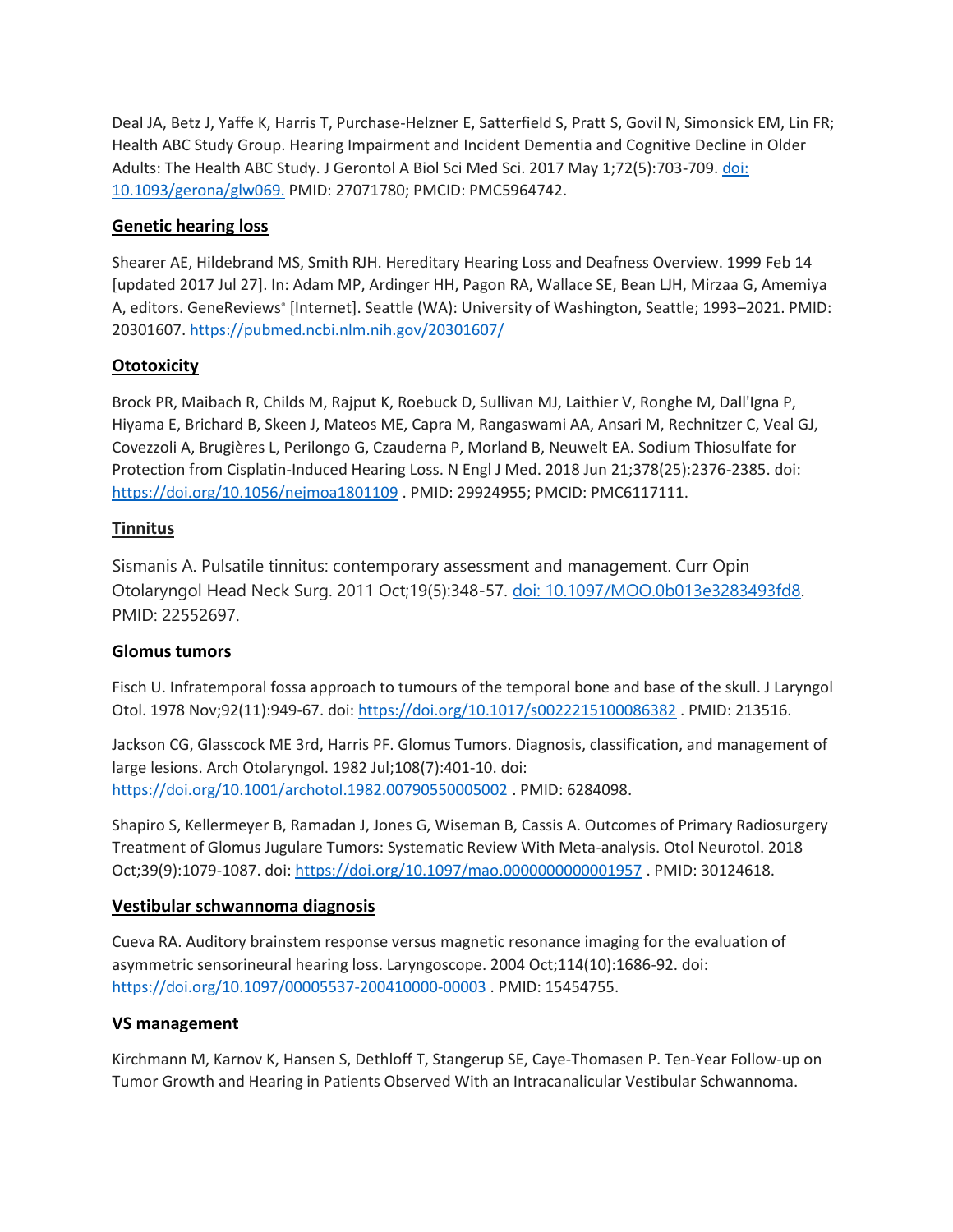Neurosurgery. 2017 Jan 1;80(1):49-56. doi:<https://doi.org/10.1227/neu.0000000000001414> . PMID: 27571523.

Jackler RK, Whinney D. A century of eighth nerve surgery. Otol Neurotol. 2001 May;22(3):401-16. doi: <https://doi.org/10.1097/00129492-200105000-00023> . PMID: 11347648.

HOUSE WF. Surgical exposure of the internal auditory canal and its contents through the middle, cranial fossa. Laryngoscope. 1961 Nov;71:1363-85. doi[: https://doi.org/10.1288/00005537-196111000-00004](https://doi.org/10.1288/00005537-196111000-00004) . PMID: 14036379.

Hajioff D, Raut VV, Walsh RM, Bath AP, Bance ML, Guha A, Tator CH, Rutka JA. Conservative management of vestibular schwannomas: third review of a 10-year prospective study. Clin Otolaryngol. 2008 Jun;33(3):255-9. doi[: https://doi.org/10.1111/j.1749-4486.2008.01705.x](https://doi.org/10.1111/j.1749-4486.2008.01705.x) . PMID: 18559034.

McRackan TR, Brackmann DE. Historical perspective on evolution in management of lateral skull base tumors. Otolaryngol Clin North Am. 2015 Jun;48(3):397-405. doi: <https://doi.org/10.1016/j.otc.2015.02.002> . PMID: 25863569.

### **VS surgery complications:**

Roche JP, Woodson EA, Hansen MR, Gantz BJ. Ultra Long-Term Audiometric Outcomes in the Treatment of Vestibular Schwannoma With the Middle Cranial Fossa Approach. Otol Neurotol. 2018 Feb;39(2):e151-e157. doi:<https://doi.org/10.1097/mao.0000000000001678> . PMID: 29315191.

Carlson ML, Tveiten OV, Driscoll CL, Goplen FK, Neff BA, Pollock BE, Tombers NM, Castner ML, Finnkirk MK, Myrseth E, Pedersen PH, Lund-Johansen M, Link MJ. Long-term quality of life in patients with vestibular schwannoma: an international multicenter cross-sectional study comparing microsurgery, stereotactic radiosurgery, observation, and nontumor controls. J Neurosurg. 2015 Apr;122(4):833-42. doi[: https://doi.org/10.3171/2014.11.jns14594](https://doi.org/10.3171/2014.11.jns14594) . Epub 2015 Jan 2. PMID: 25555165.

Heman-Ackah SE, Golfinos JG, Roland JT Jr. Management of surgical complications and failures in acoustic neuroma surgery. Otolaryngol Clin North Am. 2012 Apr;45(2):455-70, x. doi: 10.1016/j.otc.2011.12.012. PMID: 22483827.

Allen RC. Controversies in periocular reconstruction for facial nerve palsy. Curr Opin Ophthalmol. 2018 Sep;29(5):423-427. DOI: [10.1097/ICU.0000000000000510](https://doi.org/10.1097/icu.0000000000000510) PMID: 29985176.

Samii M, Matthies C. Management of 1000 vestibular schwannomas (acoustic neuromas): surgical management and results with an emphasis on complications and how to avoid them. Neurosurgery. 1997 Jan;40(1):11-21; discussion 21-3. doi: 10.1097/00006123-199701000- 00002. PMID: 8971819.

## **Other CPA lesions**

Friedmann DR, Grobelny B, Golfinos JG, Roland JT Jr. Nonschwannoma tumors of the cerebellopontine angle. Otolaryngol Clin North Am. 2015 Jun;48(3):461-75. doi: Friedmann DR, Grobelny B, Golfinos JG,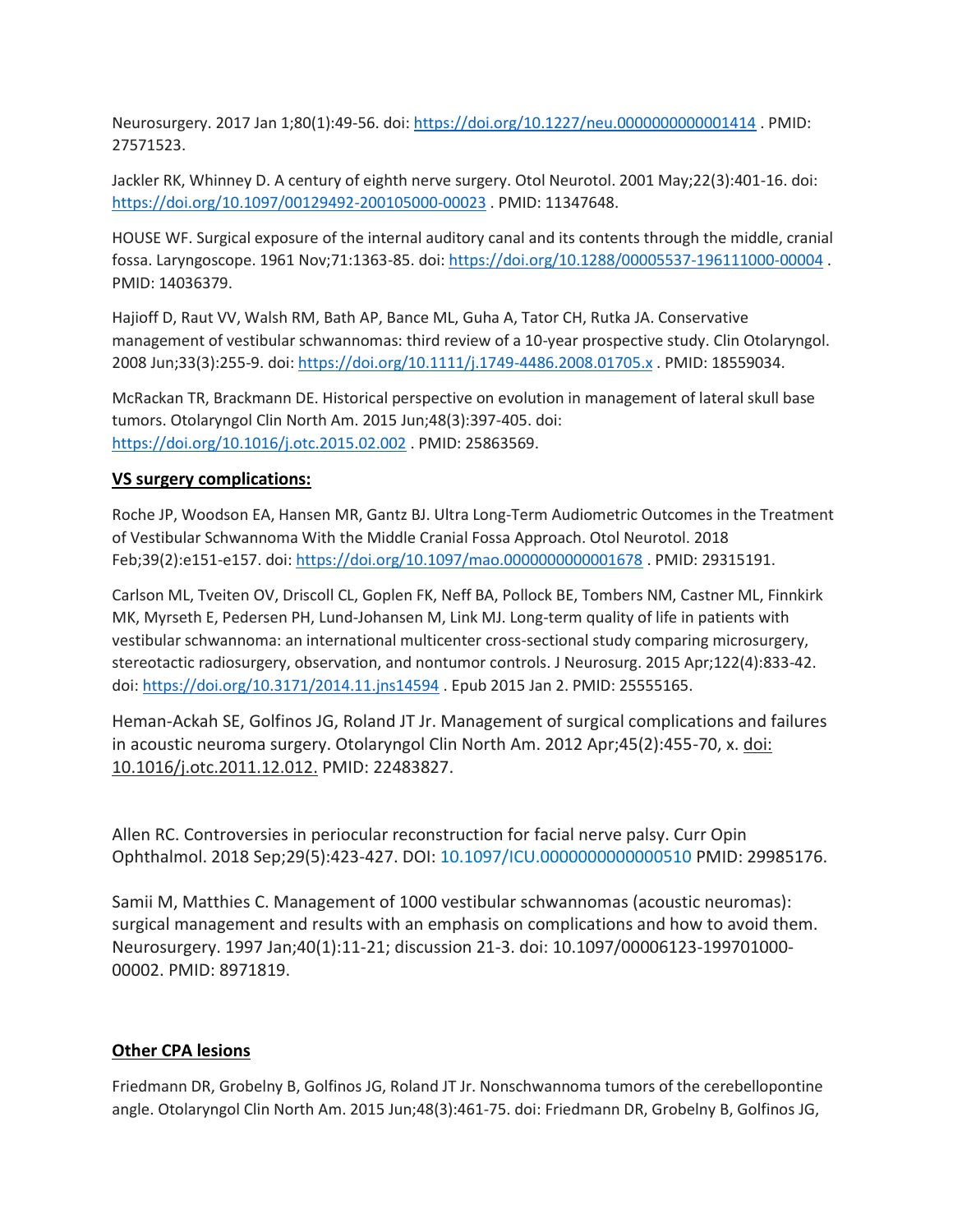Roland JT Jr. Nonschwannoma tumors of the cerebellopontine angle. Otolaryngol Clin North Am. 2015 Jun;48(3):461-75. doi[: https://doi.org/10.1016/j.otc.2015.02.006](https://doi.org/10.1016/j.otc.2015.02.006) . PMID: 26043142.. PMID: 26043142.

Wilkinson EP, Hoa M, Slattery WH 3rd, Fayad JN, Friedman RA, Schwartz MS, Brackmann DE. Evolution in the management of facial nerve schwannoma. Laryngoscope. 2011 Oct;121(10):2065-74. doi: <https://doi.org/10.1002/lary.22141> . Epub 2011 Sep 6. PMID: 21898431.

Fayad JN, Keles B, Brackmann DE. Jugular foramen tumors: clinical characteristics and treatment outcomes. Otol Neurotol. 2010 Feb;31(2):299-305. doi: <https://doi.org/10.1097/mao.0b013e3181be6495> . PMID: 19779386.

McRackan TR, Wilkinson EP, Rivas A. Primary tumors of the facial nerve. Otolaryngol Clin North Am. 2015 Jun;48(3):491-500. doi[: https://doi.org/10.1016/j.otc.2015.02.008](https://doi.org/10.1016/j.otc.2015.02.008) . Epub 2015 Apr 21. PMID: 25910405.

#### **Temporal bone carcinoma**

Arriaga M, Curtin H, Takahashi H, Hirsch BE, Kamerer DB. Staging proposal for external auditory meatus carcinoma based on preoperative clinical examination and computed tomography findings. Ann Otol Rhinol Laryngol. 1990 Sep;99(9 Pt 1):714-21. doi[: https://doi.org/10.1177/000348949009900909](https://doi.org/10.1177/000348949009900909) . PMID: 2396807.

Gidley PW, Roberts DB, Sturgis EM. Squamous cell carcinoma of the temporal bone. Laryngoscope. 2010 Jun;120(6):1144-51. [doi: 10.1002/lary.20937.](https://onlinelibrary.wiley.com/doi/abs/10.1002/lary.20937) PMID: 20513031.

#### **Cochlear implants**

Niparko JK, Tobey EA, Thal DJ, Eisenberg LS, Wang NY, Quittner AL, Fink NE; CDaCI Investigative Team. Spoken language development in children following cochlear implantation. JAMA. 2010 Apr 21;303(15):1498-506. doi:<https://doi.org/10.1001/jama.2010.451> . PMID: 20407059; PMCID: PMC3073449.

Reefhuis J, Honein MA, Whitney CG, Chamany S, Mann EA, Biernath KR, Broder K, Manning S, Avashia S, Victor M, Costa P, Devine O, Graham A, Boyle C. Risk of bacterial meningitis in children with cochlear implants. N Engl J Med. 2003 Jul 31;349(5):435-45. doi:<https://doi.org/10.1056/nejmoa031101> . PMID: 12890842.

Carlson ML. Cochlear Implantation in Adults. N Engl J Med. 2020 Apr 16;382(16):1531-1542. doi: <https://doi.org/10.1056/nejmra1904407> . PMID: 32294347.

Zeitler DM, Dorman MF. Cochlear Implantation for Single-Sided Deafness: A New Treatment Paradigm. J Neurol Surg B Skull Base. 2019 Apr;80(2):178-186. doi: [10.1055/s-0038-1677482.](https://journals.lww.com/otology-neurotology/Fulltext/2017/09000/The_Sound_Quality_of_Cochlear_Implants__Studies.37.aspx) Epub 2019 Feb 4. PMID: 30931226; PMCID: PMC6438794

#### **Cholesterol granuloma**

Isaacson B. Cholesterol granuloma and other petrous apex lesions. Otolaryngol Clin North Am. 2015 Apr;48(2):361-73. doi:<https://doi.org/10.1016/j.otc.2014.12.009> . Epub 2015 Jan 31. PMID: 25650229.

#### **Facial nerve management and treatment**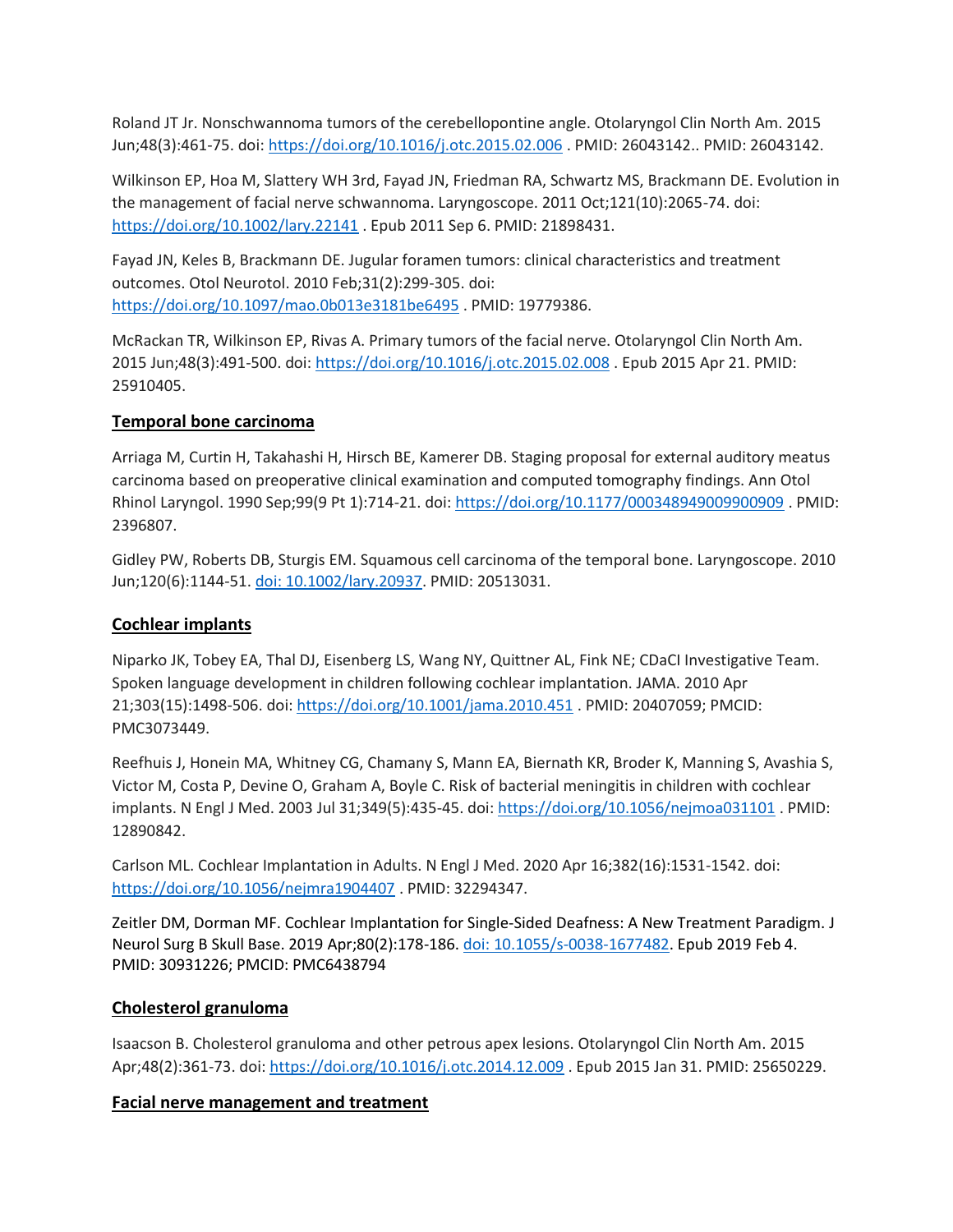Thakar A, Gupta MP, Srivastava A, Agrawal D, Kumar A. Nonsurgical Treatment for Posttraumatic Complete Facial Nerve Paralysis. JAMA Otolaryngol Head Neck Surg. 2018 Apr 1;144(4):315-321. doi: <https://doi.org/10.1001/jamaoto.2017.3147> . PMID: 29470563; PMCID: PMC5876901.

House JW, Brackmann DE. Facial nerve grading system. Otolaryngol Head Neck Surg. 1985 Apr;93(2):146-7. doi[: https://doi.org/10.1177/019459988509300202](https://doi.org/10.1177/019459988509300202) . PMID: 3921901.

Gantz BJ, Rubinstein JT, Gidley P, Woodworth GG. Surgical management of Bell's palsy. Laryngoscope. 1999 Aug;109(8):1177-88. doi[: https://doi.org/10.1097/00005537-199908000-00001](https://doi.org/10.1097/00005537-199908000-00001) . PMID: 10443817.

#### **FN electrodiagnostic testing**

Andresen NS, Zhu V, Lee A, Sebetka W, Kimura J, Hansen MR, Gantz BJ, Sun DQ. Electrodiagnostic testing in acute facial palsy: Outcomes and comparison of methods. Laryngoscope Investig Otolaryngol. 2020 Sep 10;5(5):928-935. doi:<https://doi.org/10.1002/lio2.458> . PMID: 33134541; PMCID: PMC7585247.

#### **Spontaneous CSF leak/encephalocele**

Stevens SM, Rizk HG, Golnik K, Andaluz N, Samy RN, Meyer TA, Lambert PR. Idiopathic intracranial hypertension: Contemporary review and implications for the otolaryngologist. Laryngoscope. 2018 Jan;128(1):248-256. doi:<https://doi.org/10.1002/lary.26581> . Epub 2017 Mar 27. PMID: 28349571.

Kutz JW Jr, Johnson AK, Wick CC. Surgical management of spontaneous cerebrospinal fistulas and encephaloceles of the temporal bone. Laryngoscope. 2018 Sep;128(9):2170-2177. doi: <https://doi.org/10.1002/lary.27208> . Epub 2018 Apr 18. PMID: 29668049.

#### **Temporal bone trauma**

Brodie HA, Thompson TC. Management of complications from 820 temporal bone fractures. Am J Otol. 1997 Mar;18(2):188-97. PMID: 9093676.<https://pubmed.ncbi.nlm.nih.gov/9093676/>

#### **Quality improvement**

Brenner MJ, Chang CWD, Boss EF, Goldman JL, Rosenfeld RM, Schmalbach CE. Patient Safety/Quality Improvement Primer, Part I: What PS/QI Means to Your Otolaryngology Practice. Otolaryngol Head Neck Surg. 2018 Jul;159(1):3-10. doi[: https://doi.org/10.1177/0194599818779547](https://doi.org/10.1177/0194599818779547) . PMID: 29968525.

#### **Implicit bias/Healthcare disparities**

Boss EF, Niparko JK, Gaskin DJ, Levinson KL. Socioeconomic disparities for hearing-impaired children in the United States. Laryngoscope. 2011 Apr;121(4):860-6. doi:<https://doi.org/10.1002/lary.21460> . PMID: 21433023.

Nieman CL, Marrone N, Szanton SL, Thorpe RJ Jr, Lin FR. Racial/Ethnic and Socioeconomic Disparities in Hearing Health Care Among Older Americans. J Aging Health. 2016 Feb;28(1):68-94. doi: <https://doi.org/10.1177/0898264315585505> . Epub 2015 May 7. PMID: 25953816; PMCID: PMC4826391.

## **Critical evaluation of the literature**